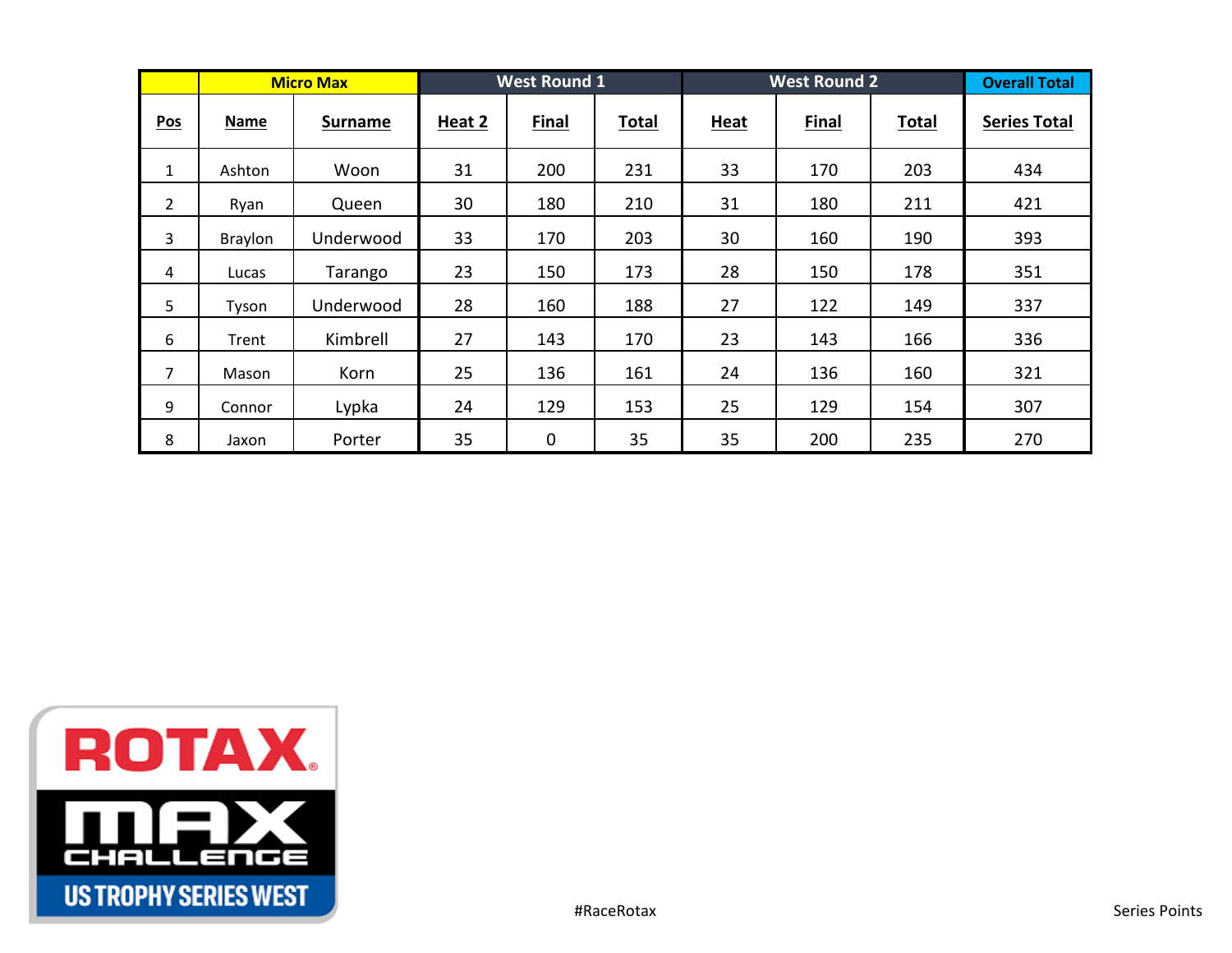|                |               | <b>Mini Max</b> |             | <b>West Round 1</b> |              | <b>West Round 2</b> | <b>Overall Total</b> |              |                     |
|----------------|---------------|-----------------|-------------|---------------------|--------------|---------------------|----------------------|--------------|---------------------|
| Pos            | <b>Name</b>   | <b>Surname</b>  | <b>Heat</b> | <b>Final</b>        | <b>Total</b> | <b>Heat</b>         | Final                | <b>Total</b> | <b>Series Total</b> |
| $\mathbf{1}$   | <b>KYLE</b>   | <b>DRYSDALE</b> | 35          | 200                 | 235          | 35                  | 200                  | 235          | 470                 |
| $\overline{2}$ | <b>GAGE</b>   | <b>KORN</b>     | 33          | 180                 | 213          | 33                  | 180                  | 213          | 426                 |
| 3              | KILLIAN       | <b>HARRIS</b>   | 30          | 170                 | 200          | 30                  | 150                  | 180          | 380                 |
| 4              | <b>MASON</b>  | <b>DUCHESNE</b> | 28          | 160                 | 188          | 25                  | 160                  | 185          | 373                 |
| 5              | ALEXANDER     | <b>MALTESTA</b> | 27          | 150                 | 177          | 27                  | 136                  | 163          | 340                 |
| 6              | <b>MADDIE</b> | <b>GRACE</b>    | 25          | 143                 | 168          | 28                  | 143                  | 171          | 339                 |
| 7              | <b>MATTEO</b> | <b>QUINTO</b>   | $\mathbf 0$ | 136                 | 136          | 31                  | 170                  | 201          | 337                 |
| 8              |               |                 |             |                     |              |                     |                      |              |                     |
| 9              |               |                 |             |                     |              |                     |                      |              |                     |

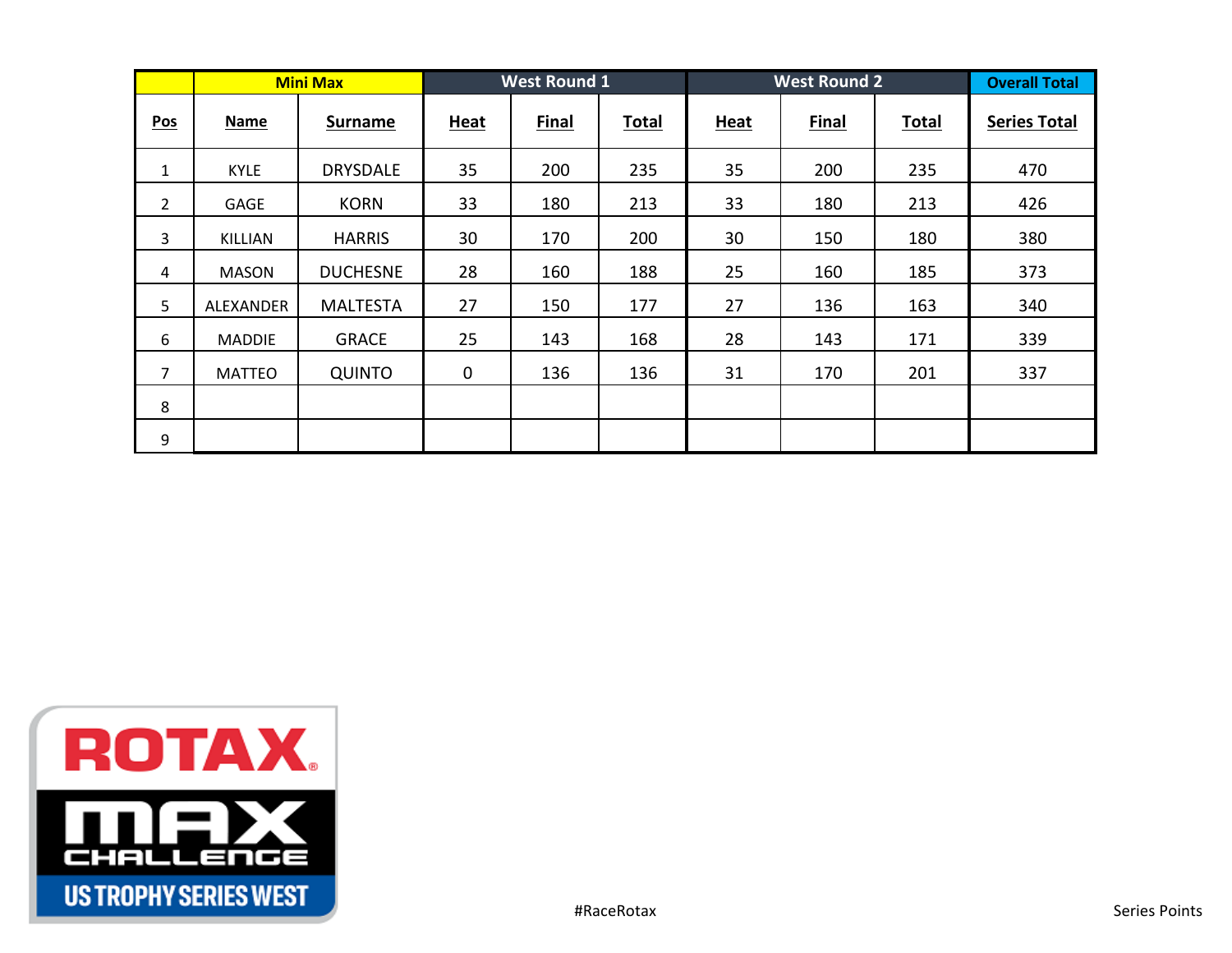|                |             | <b>Junior Max</b> |             | <b>West Round 1</b> |              | <b>West Round 2</b> | <b>Overall Total</b> |              |                     |
|----------------|-------------|-------------------|-------------|---------------------|--------------|---------------------|----------------------|--------------|---------------------|
| Pos            | <b>Name</b> | <b>Surname</b>    | <b>Heat</b> | Final               | <b>Total</b> | <b>Heat</b>         | Final                | <b>Total</b> | <b>Series Total</b> |
| $\mathbf{1}$   | Cooper      | O'Clair           | 35          | 200                 | 235          | 35                  | 200                  | 235          | 470                 |
| $\overline{2}$ | Alexander   | Jacoby            | 31          | 160                 | 191          | 33                  | 160                  | 193          | 384                 |
| 3              | Johnathan   | Schwyn            | 30          | 129                 | 159          | 31                  | 180                  | 211          | 370                 |
| 4              | Giovanni    | Santora           | 27          | 170                 | 197          | 28                  | 136                  | 164          | 361                 |
| 5              | Archer      | Eversman          | 28          | 180                 | 208          | 22                  | 115                  | 137          | 345                 |
| 6              | Carson      | <b>Bowers</b>     | 23          | 136                 | 159          | 27                  | 150                  | 177          | 336                 |
| 7              | Joelle      | Lewis             | 24          | 143                 | 167          | 24                  | 143                  | 167          | 334                 |
| 8              | Max         | Speilger          | 25          | 150                 | 175          | 23                  | 122                  | 145          | 320                 |
| 9              | <b>Nixx</b> | Eggleston         | 22          | 122                 | 144          | 30                  | 115                  | 145          | 289                 |
| 10             | Alexander   | Chartier          | 33          | $\mathbf 0$         | 33           | 25                  | 170                  | 195          | 228                 |

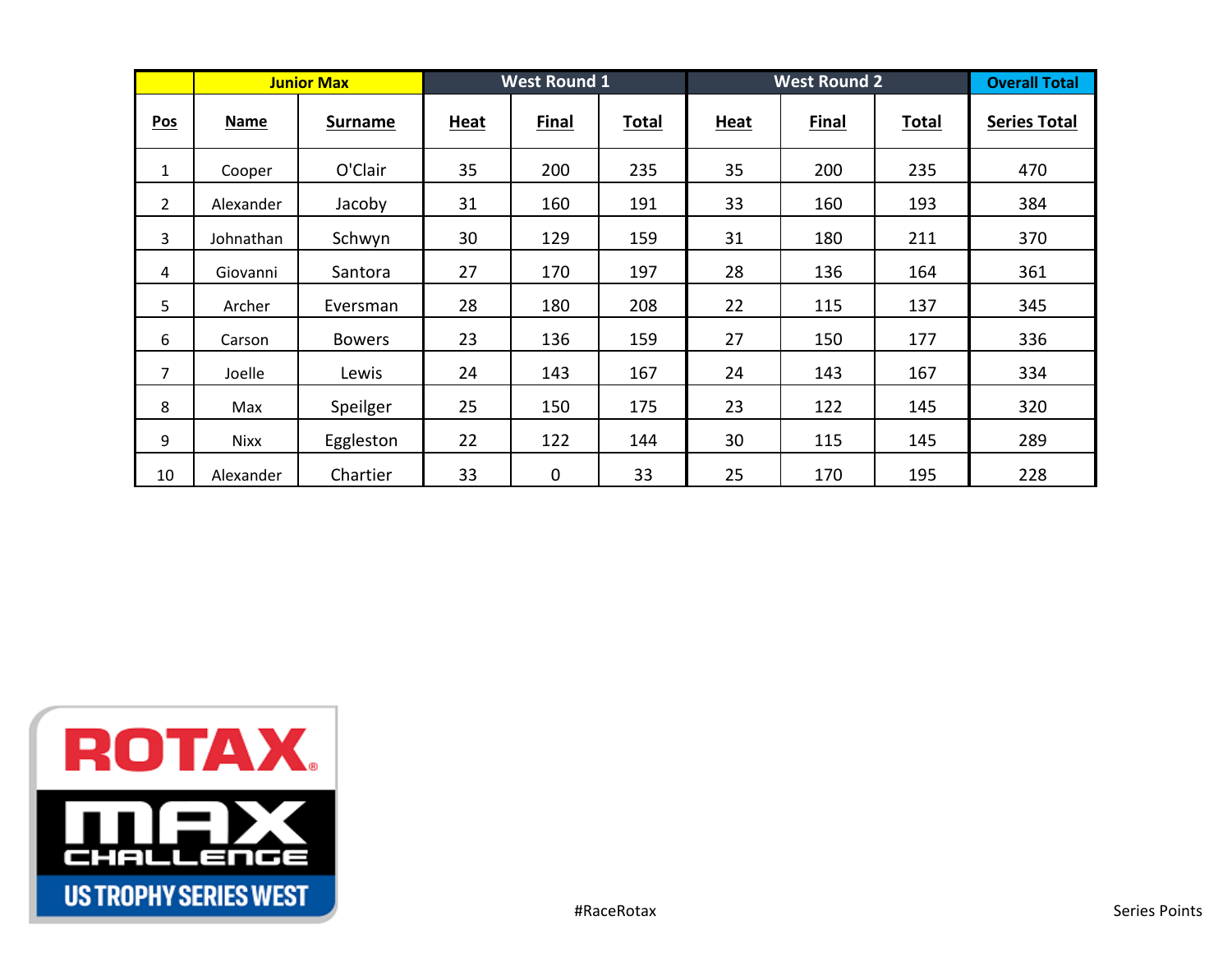|                |               | <b>Senior Max</b> |             | <b>West Round 1</b> |              | <b>West Round 2</b> | <b>Overall Total</b> |              |                     |
|----------------|---------------|-------------------|-------------|---------------------|--------------|---------------------|----------------------|--------------|---------------------|
| Pos            | <b>Name</b>   | <b>Surname</b>    | <b>Heat</b> | <b>Final</b>        | <b>Total</b> | <b>Heat</b>         | <b>Final</b>         | <b>Total</b> | <b>Series Total</b> |
| $\mathbf{1}$   | Ethan         | Ho                | 35          | 200                 | 235          | 33                  | 180                  | 213          | 448                 |
| $\overline{2}$ | Griffin       | Dowler            | 31          | 180                 | 211          | 35                  | 200                  | 235          | 446                 |
| $\mathbf{3}$   | Cole          | Schroeder         | 33          | 170                 | 203          | 30                  | 160                  | 190          | 393                 |
| 4              | Macy          | Williams          | 30          | 160                 | 190          | 28                  | 150                  | 178          | 368                 |
| 5              | Noel          | Dowler            | 27          | 150                 | 177          | 25                  | 143                  | 168          | 345                 |
| 6              | David         | Williams          | 28          | 108                 | 136          | 31                  | 170                  | 201          | 337                 |
| $\overline{7}$ | Parker        | Carroll           | 24          | 143                 | 167          | 24                  | 129                  | 153          | 320                 |
| 8              | Clayton       | Kessler           | 25          | 101                 | 126          | 27                  | 136                  | 163          | 289                 |
| 9              | Johvan        | Dillon            | 19          | 122                 | 141          | 20                  | 122                  | 142          | 283                 |
| 10             | Devon         | Gellings          | 22          | 129                 | 151          | 22                  | 108                  | 130          | 281                 |
| 11             | Jeremy        | Cooper            | 23          | 136                 | 159          | 18                  | 101                  | 119          | 278                 |
| 12             | Bailey        | Murphy            | 20          | 115                 | 135          | 23                  | 115                  | 138          | 273                 |
| 13             | <b>Travis</b> | Varney            | 18          | 94                  | 112          | $\mathbf 0$         | $\mathbf 0$          | $\mathbf 0$  | 112                 |
| 14             | Cesar         | <b>Torress</b>    |             |                     |              | 18                  | 94                   | 112          | 112                 |